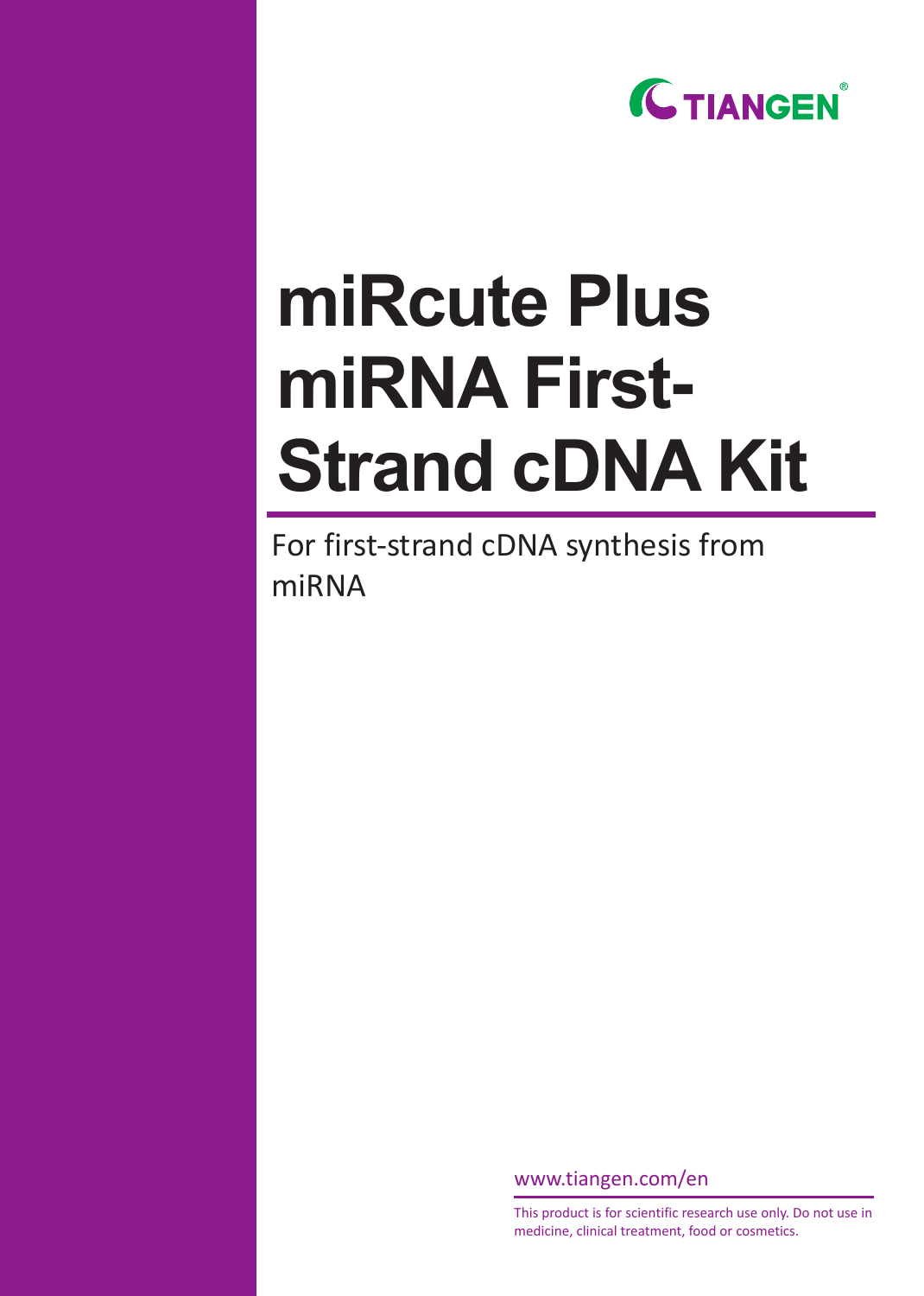**Kit Contents**

# **miRcute Plus miRNA First-Strand cDNA Kit**

| <b>Contents</b>                      | 4992786<br>$(25$ rxn) | 4992909<br>$(50 \text{ rxn})$ |
|--------------------------------------|-----------------------|-------------------------------|
| miRNA RT Enzyme Mix                  | 50 $\mu$              | $100 \mu$                     |
| $2 \times m$ iRNA RT Reaction Buffer | $250 \mu$             | 500 µl                        |
| RNase-free ddH <sub>2</sub> O        | 1 <sub>m</sub>        | 1 ml                          |
| Handbook                             |                       |                               |

#### **Cat. No. 4992786/4992909**

#### **Storage**

Upon receiving this product, please immediately store it at -30~-15°C. When it is taken out from -30~-15°C, keep the miRNA RT enzyme mix on ice. Thaw the 2× miRNA RT reaction buffer and mix it upside down slightly after thawing. The solution should be used when it's completely uniform.

The product can be stored for 1 year at -30~-15°C.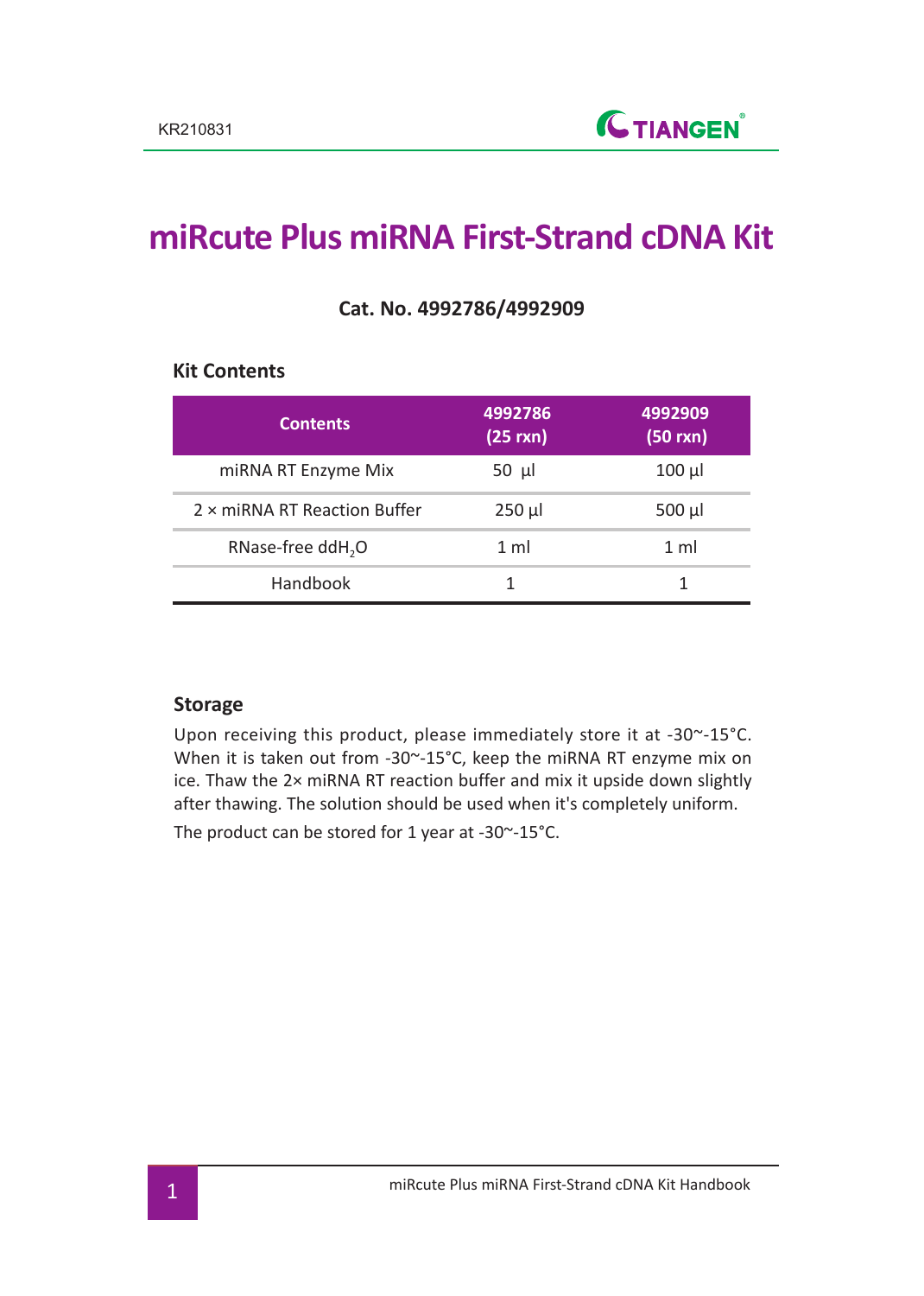

#### **Introduction**

miRcute Plus miRNA First-strand cDNA Kit adds Poly(A) to the 3'-terminal of miRNA and synthesizes the first-strand cDNA based on Poly(A) modified miRNA through oligo(dT)-universal tag primed reverse transcription.

miRcute Plus miRNA First-strand cDNA Kit has only two components, which simplifies the operation procedure and reduces the possibility of operation error. miRNA RT Enzyme Mix in this product contains the *E.coli* Poly(A) Polymerase, Reverse transcriptase and RNase Inhibitor. The *E.coli* Poly(A) Polymerase not only has higher polymerase efficiency and A tailing efficiency, but also can specifically recognize single strand miRNA, avoiding the further reverse transcription reaction of microRNA precursors which has double strand structures. Reverse transcriptase has been modified at the molecule level to remove the activity of RNase H, which increases the affinity of RNA template, making the reverse transcriptional reaction of miRNA a higher efficiency and sensitivity.

The 2× miRNA RT Reaction Buffer contains all the materials and primers used in miRNAs A-tailing and reverse transcription, which could guarantee the A-tailing and reverse transcription reaction of miRNAs are carried on at the same time and make the process more efficiently.

**Note: This kit has to be used with miRcute Plus miRNA qPCR Kit (SYBR Green) (Cat. no. 4992887/4992779).**

## **Kit Highlights**

- 1. Combined the A-tailing reaction and reverse transcription in one tube, which will save operation time and reduce operation steps.
- 2. The *E.coli* Poly(A) Polymerase not only has higher polymerase efficiency and A tailing efficiency, but also can specifically recognize single strand miRNA, avoiding the further reverse transcription reaction of microRNA precursors which has double strand structures.
- 3. The detection rate of low abundance miRNA is greatly improved by simplified operation procedure.
- 4. This kit can be used for reverse transcriptional reaction of miRNA extracted from almost all materials. The dosage range of the templates can reach 20 pg-2 μg (mass range) and 10 fM-100 pM (concentration range).